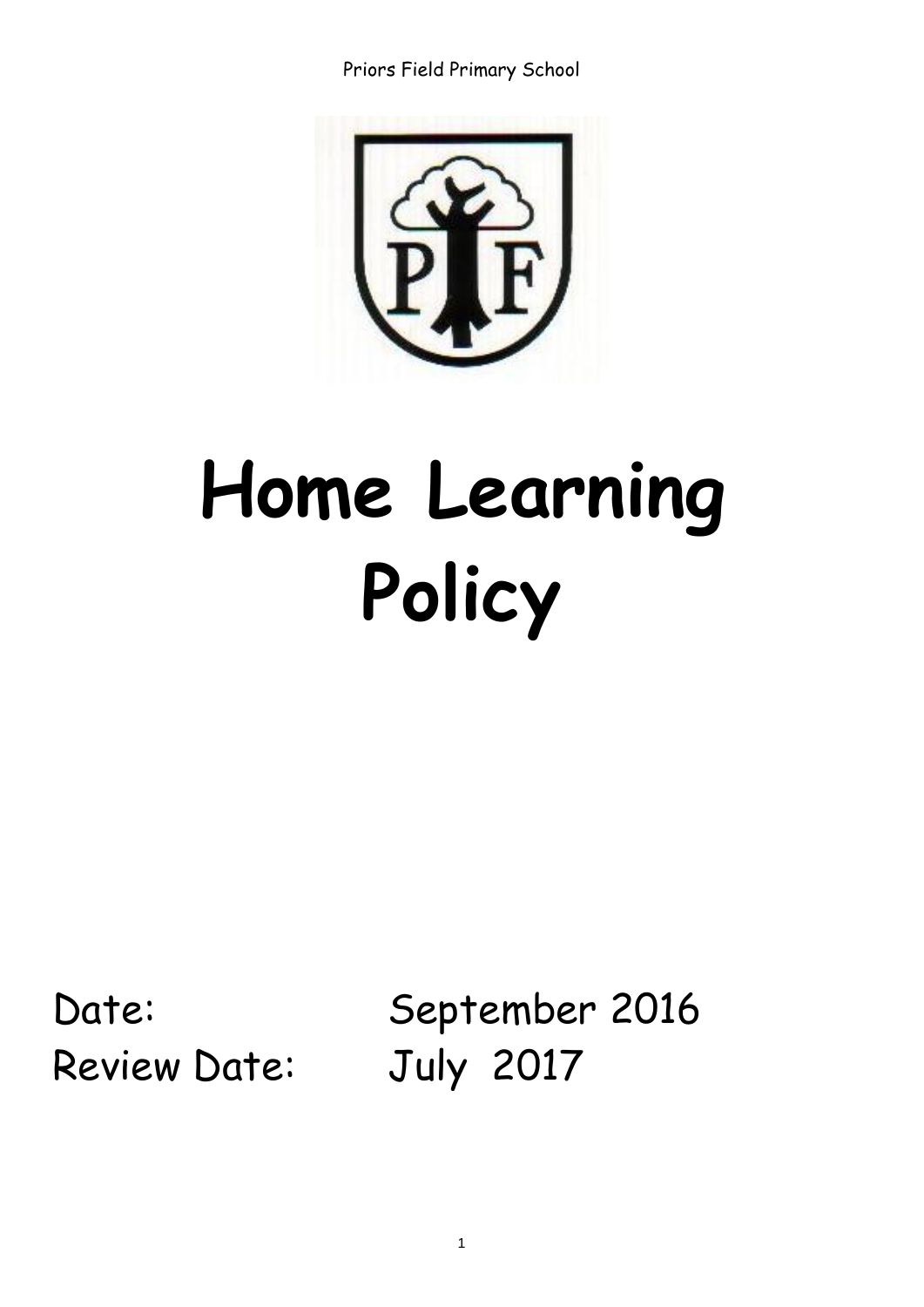#### **1. Introduction**

This policy recognises the importance of a set, manageable Home Learning structure as part of a child's academic development within the framework of a supportive and well balanced home life and the desirability of establishing ourselves as lifelong learners.

#### **2. Aims and Objectives**

Our children, parents and staff have identified the following as the values that are important in learning. We aim to be:

**P**olite **R**ole Models **I**ndependent **O**utstanding **R**esponsible **S**afe

**F**un and fit **I**nterested **E**nthusiastic **L**ife Long Learners **D**ream, Dare, Do

(NB the Priors Field School Vision is currently under review)

This policy reflects the values and philosophy of Priors Field School in relation to Home Learning. It recognises that parents and carers are instrumental in helping their children to develop a positive and enthusiastic approach to their school work and the learning skills and attitudes required in order to raise the standard of achievement of pupils of all ages. Home Learning refers to any work or activities which pupils are asked to do outside lesson time, either on their own or with parents or carers.

At Priors Field School, we believe that Home Learning can contribute towards:

- Developing an effective partnership between home and school, consolidating, practising and reinforcing skills and understanding,
- Developing the ability to learn and work independently.
- Recognising that learning is not restricted to school hours
- Providing children with the opportunity to extend their learning
- Acknowledge children's own interests
- Encouraging pupils to develop the learning behaviour needed to study on their own and, towards the end of Key Stage 2, preparing them for the requirements of the secondary school.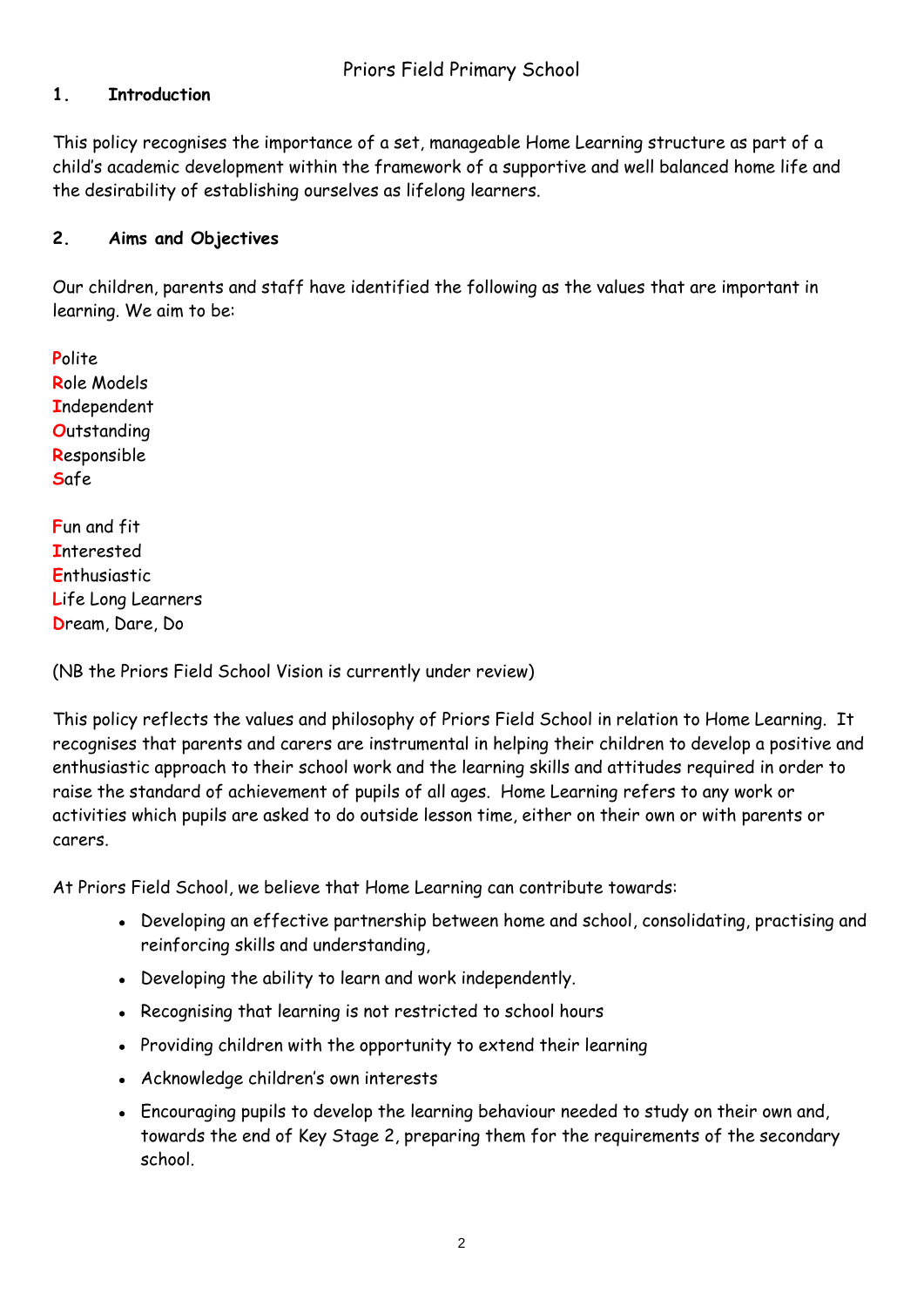# **3. Equal Opportunities**

- Home Learning is set for all children in all year groups.
- Reading home learning follows our school scheme where children progress through different colour bands. Once children have completed this scheme they are encouraged to read independently around a wide range of texts and resources.
- Maths Home Learning **may** be differentiated but other more practical maths tasks may be appropriate for the whole class.
- In KS1 and KS2 children have the opportunity to select their own level of challenge for spellings. KS2 Grammar tasks are more open ended and therefore not differentiated.
- Access to computers can be made available in school for those children who do not have computers at home. These opportunities are provided outside normal lesson times.
- Individual children may be offered support with Home Learning according to individual need

# **4. The Role of Parents and Carers**

We believe that children benefit in their learning from the support given by parents and carers. Parents can support their children in the following ways:

- By providing a suitable, quiet place for the child to work alone or with an adult.
- By supporting the school by explaining how Home Learning can help learning.
- By encouraging independent working.
- By encouraging and praising pupils.
- By ensuring that work is completed to a good standard and returned by the date specified.
- By communicating with staff to share any concerns.

# **5. Organisation**

At Priors Field School we provide a range of Home Learning that is linked to the age and the ability of the child:

# **Reception and Key Stage One**

Please look on your child's year group page on our website to download copies of handwriting joins, number lines/squares and a link to the school calculation policies.

#### *If you do not have access the internet please let your child's teacher know so that we can provide you with hard copies.*

**Please note that if we feel individual children may benefit from further practice in a particular area, we may set a little extra work but we will always talk to parents first.**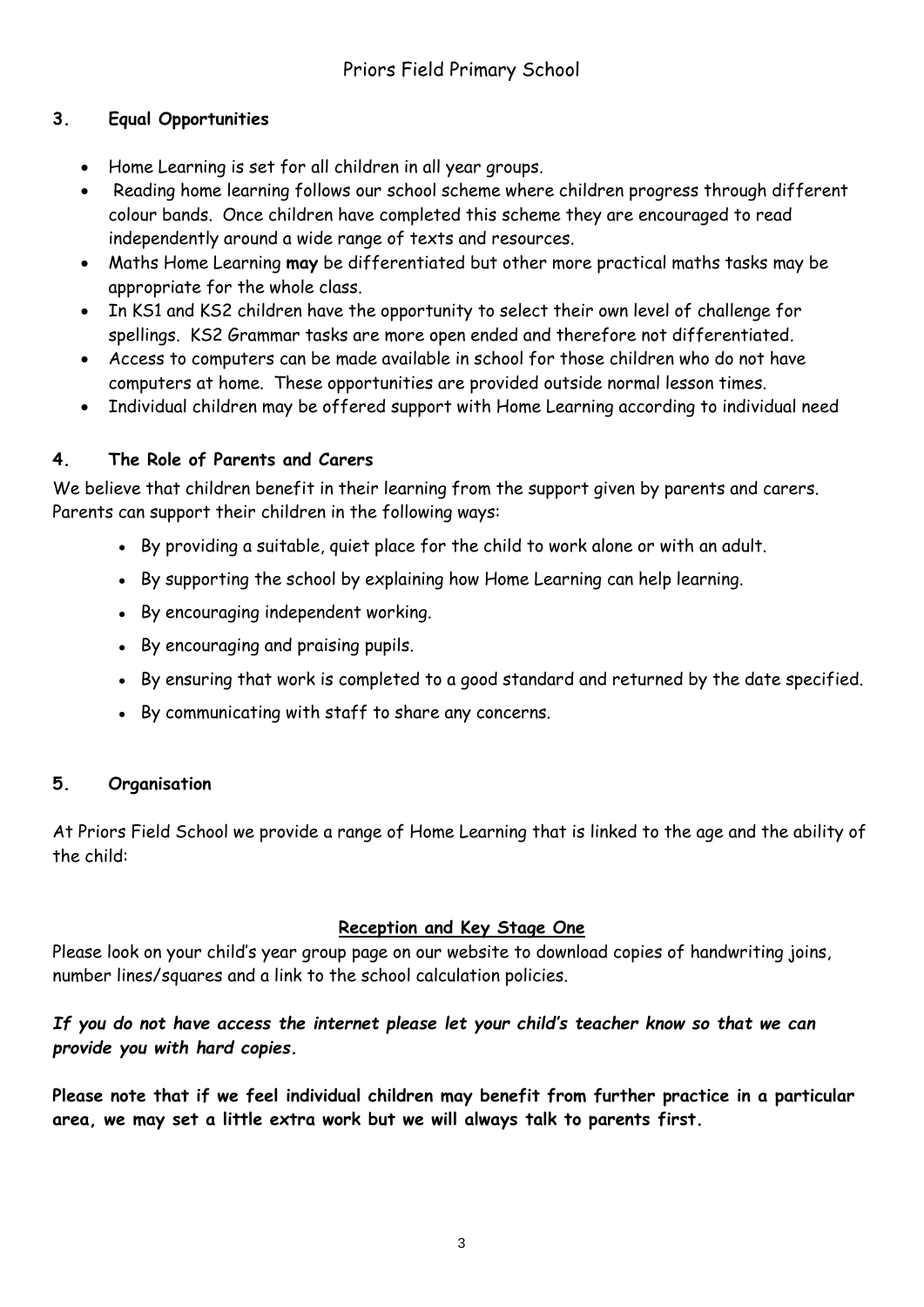## **Reception**

- Daily phonics
- Daily Reading
- Regular maths skills ('Maths Wizard') practice
- Parents may also like to upload photo evidence of other learning experiences onto the Tapestry website

Children have a **phonic book** in which the five phonics for the week are stuck for reference and practice.

Children also have a **Reading Record Book**. We ask parents to note daily the book their child has read and if appropriate comment on the strategies children have used when reading. Staff will note your comments when children change their book, which in reception we anticipate to be daily.

Children also bring home a **'Maths Wizard' card** which summarises the skills we would like them to practise. Once the teacher judges that the children can apply these skills in a variety of problems, the next card is sent home. We ask that the Maths Wizard card is kept in your child's school bag so that it can be collected in when he or she is ready for a new card.

#### **Year One**

- Daily Reading
- Weekly spelling and phonics
- Regular maths skills practice ('Maths Wizard') practice
- Parents may also like to upload photo evidence of other learning experiences onto the Tapestry website

Children have a **Spelling and Phonics Home Learning book** which is used to bring home spellings and phonics for the week. Children are given approximately 5 spellings per week. These remain on their list until they are learned and are then replaced with different ones. If you child finds 5 spellings onerous we will reduce the number to be learned – likewise if your child enjoys them and is getting them all right, we'll increase the number.

Children also have a **Reading Record Book**. We ask parents to note daily the book their child has read and if appropriate comment on the strategies children have used when reading. Staff will note your comments when children change their book, which in Year One we anticipate to be mainly daily although towards the end of the year some children may be reading slightly longer books.

Children will also bring home a **'Maths Wizard' card** which will summarise the skills we would like them to practise. Once the teacher judges that the children can apply these skills in a variety of problems, the next card will be sent home. We ask that the Maths Wizard card be kept in your child's school bag (preferably in the front of his/her Home Learning book) so that it can be collected in when they are ready for a new card.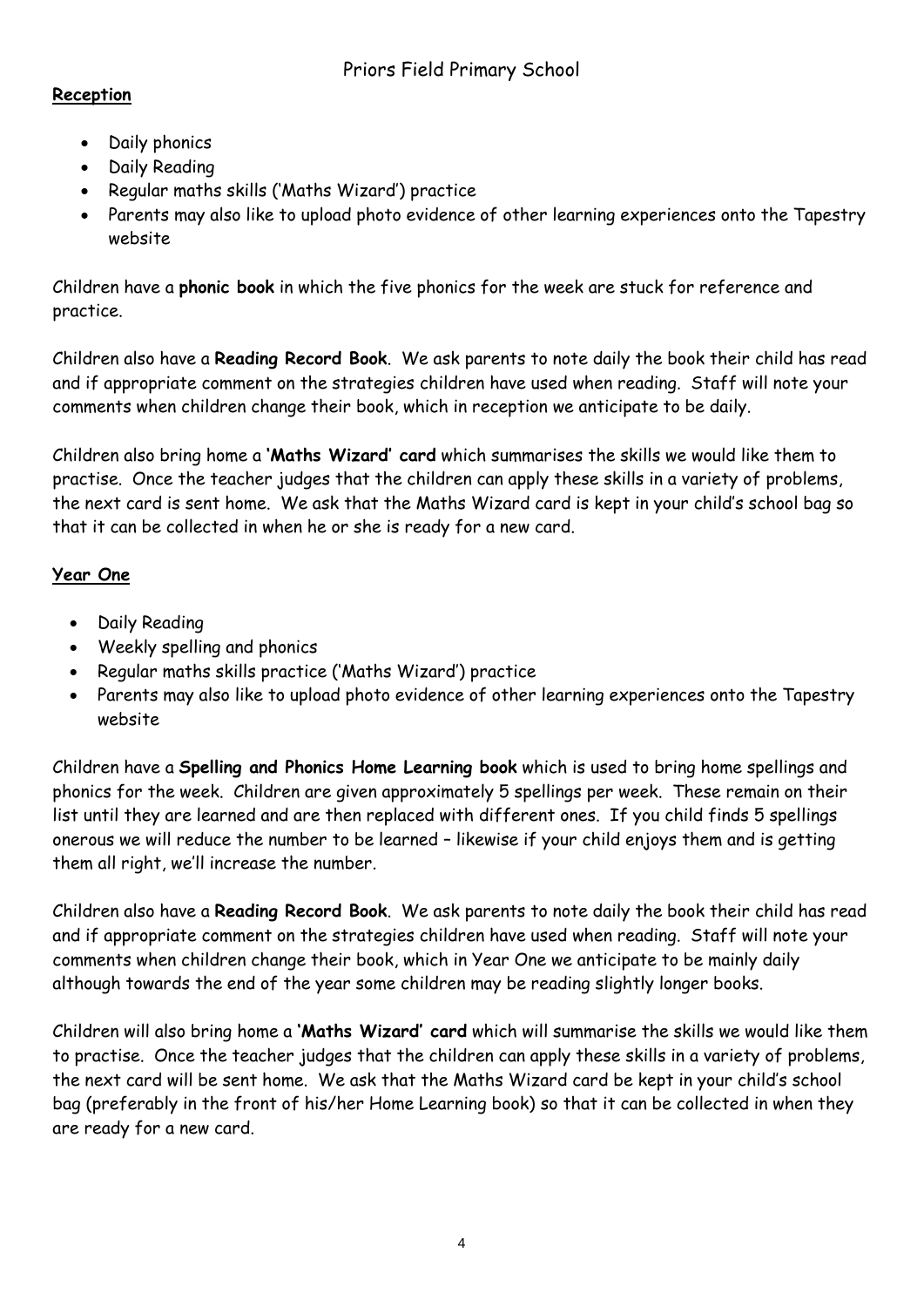#### **Year Two**

- Daily Reading
- Weekly spelling
- Regular maths skills practice ('Maths Wizard') practice. Towards the end of the year other maths homework is set if children have completed all Maths Wizard cards. When your child has completed all the Maths Wizard cards they will be provided with a My Maths log in and some maths homework may be set through this site.
- Parents may also like to upload photo evidence of other learning experiences onto the Tapestry website

Children have a **Spelling Home Learning book** which is used to bring home spellings for the week. Some children may also bring home phonics practice work.

Children also have a **Reading Record Book**. We ask parents to note the book their child has read and if appropriate comment on the strategies children have used when reading. Staff will note your comments when children change their book. In Year Two this may still be daily but some children will be reading longer books; parents need comment only when a child has finished their book

Children will also bring home a **'Maths Wizard' card** which will summarise the skills we would like them to practise. Once the teacher judges that the children can apply these skills in a variety of problems, the next card will be sent home. We ask that the Maths Wizard card be kept in your child's school bag (preferably in the front of his/her Home Learning book) so that it can be collected in when they are ready for a new card.

# **Key Stage Two**

To find details of Home Learning set for your child's year group please go to the curriculum page on our website<http://www.priorsfieldprimary.com/our-curriculum>, then find your year group page. Please also look on this page to download copies of handwriting joins, number lines/squares and a link to the school calculation policies.

#### *If you do not have access the internet please let your child's teacher know so that we can provide you with hard copies.*

# **Year Three**

- Daily Reading
- In addition to reading books, children also have access to reading on Bug Club.
- Weekly spelling
- Weekly times tables
- Weekly maths activity some weeks this may be a 'My Maths' activity to be completed online
- Termly presentation to class on a topic of child's own choice , autumn and spring term only more information on this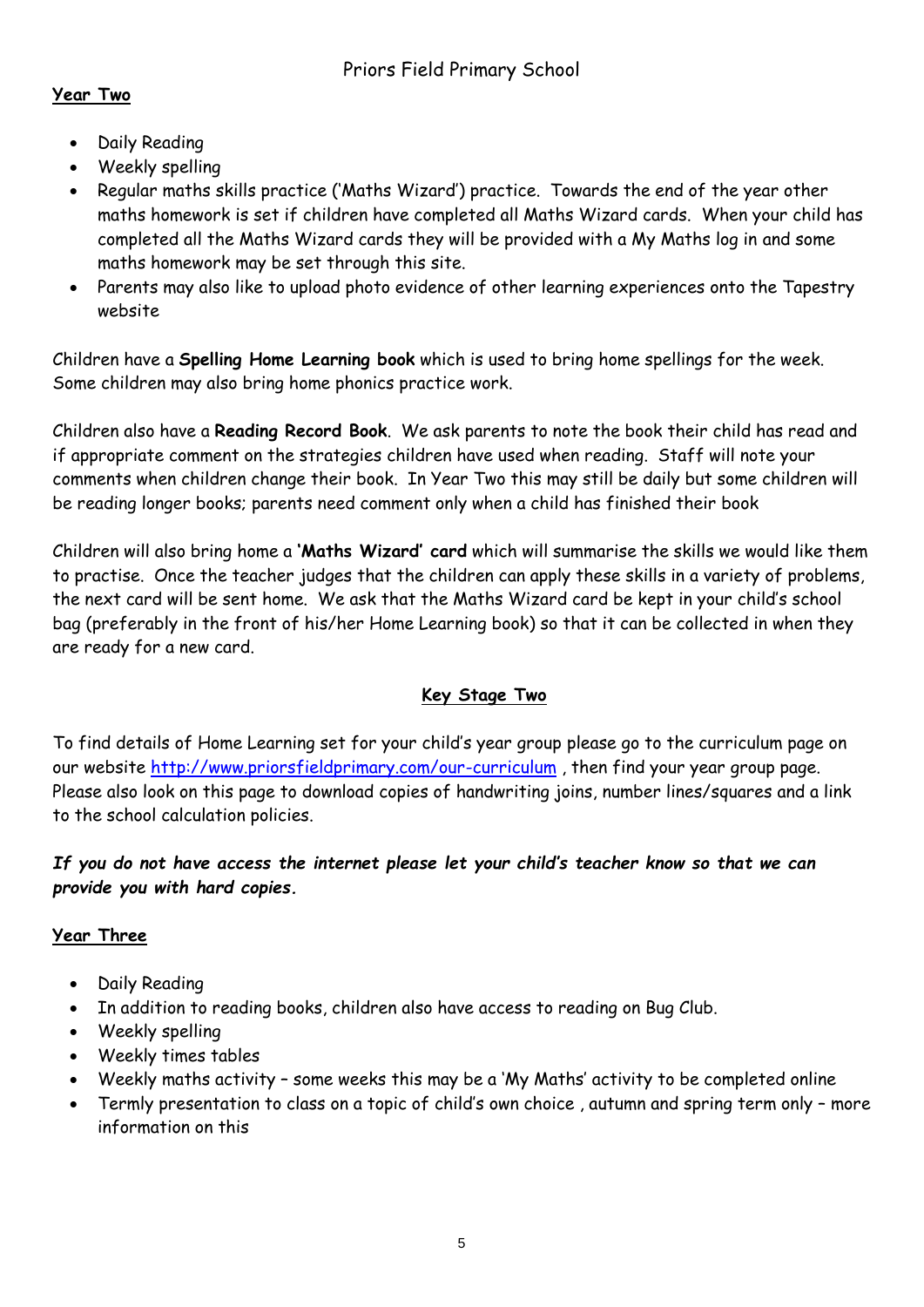# Priors Field Primary School

We ask parents to record comments on their child's reading in the Reading Records when their child has finished a book. Staff monitor comments once a week.

Details of spellings, times tables, the maths activity for the week and the completion date for the current topic are available on the school website <http://www.priorsfieldprimary.com/our-curriculum> in the relevant year group page.

# **Year Four**

- Daily Reading
- In addition to reading books, children also have access to reading on Bug Club.
- Weekly spelling
- Weekly times tables
- Weekly maths activity some weeks this may be a 'My Maths' activity to be completed online
- Termly presentation to class on a topic of child's own choice , autumn and spring term only more information on this is provided when the first topic is started at the beginning of each school year.

Children in Year Four are provided with a Home Learning book so that they can write a summary of their reading each week. Parents are asked to initial their child's comments as a way of keeping track of their child's reading. Children's comments are monitored by teachers weekly. This book should also be used for recording any maths activities which are not set on My Maths.

Details of spellings, times tables, the maths activity for the week and the completion date for the current topic are available on the school website<http://www.priorsfieldprimary.com/our-curriculum> in the relevant year group page.

# **Upper Key Stage Two (Y5 and 6)**

- Daily Reading children are asked to record a summary of their week's reading
- In addition to reading books, children also have access to reading on Bug Club.
- Weekly spelling
- Weekly grammar
- Weekly times tables
- Weekly maths activity– some weeks this may be a 'My Maths' activity to be completed online
- Termly presentation to class on a topic of child's own choice, autumn and spring term only

Children in Years Five and Six are provided with a Home Learning book so that they can write a summary of their reading each week. Parents are asked to initial their child's comments as a way of keeping track of their child's reading. Children's comments are monitored by teachers weekly. Children should also use this book for completing grammar work and maths activities which are not set on My Maths.

Details of spellings, times tables, the maths and grammar activities for the week and the completion date for the current topic are available on the school website [http://www.priorsfieldprimary.com/our](http://www.priorsfieldprimary.com/our-curriculum)[curriculum](http://www.priorsfieldprimary.com/our-curriculum) in the relevant year group page.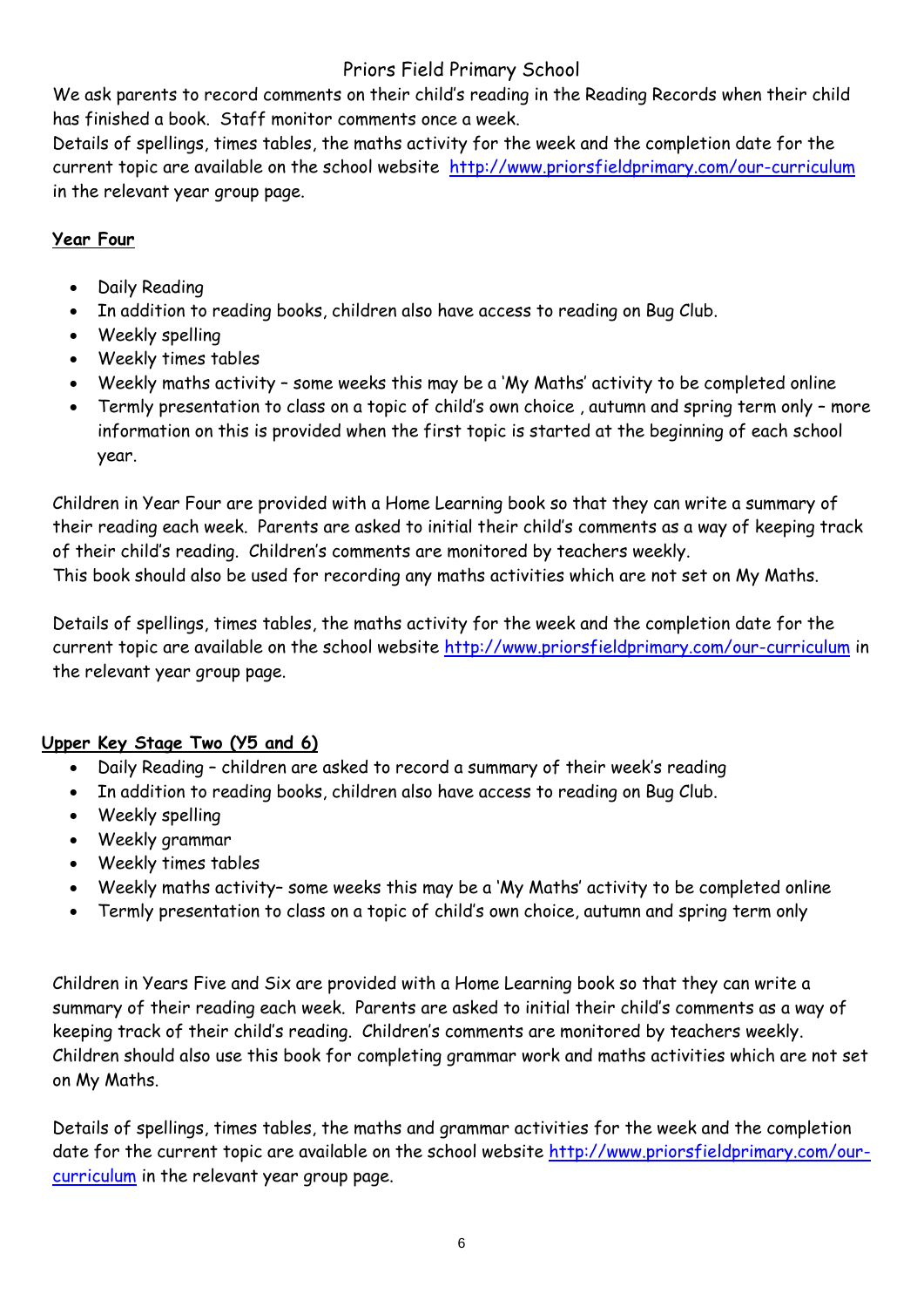# Priors Field Primary School

# **Time Allocation**

We do not specify a time allocation for Home Learning: we do ask that the tasks are completed, and to a good standard, but we understand that parents are best placed to judge how much time their child needs to spend on a task to get the most out of it. We also wouldn't want to put a limit on the time spent as we understand that some children can become immersed in their learning and are happy to continue longer.

Year Group Termly Information Sheets give details about the days the Home Learning tasks are set and when they should be complete by.

Marking and Feedback

- Teaching staff monitor parental feedback in reading records YR- Y3.
- Y4, 5 and Y6 teaching staff monitor the children's feedback on their reading and comment as appropriate
- In Year One and Two spelling and phonic tests are marked by the staff and the score recorded on the work
- In Key Stage Two spellings and tables are tested and peer marked on the work. Staff note children's scores.
- Online maths is marked automatically
- Teachers mark grammar exercises and paper based maths exercises and comment as appropriate
- Teachers will provide brief written feedback on the termly presentation.

# **6. Holiday Home Learning**

Home Learning is not set in the school holiday as we believe children need to rest. Sometimes teachers may make suggestions to parents with regard to individual children who need to continue to practise skills for part of the holiday at least.

# **7. What happens if Home Learning is not completed?**

We recognise that there are occasions when the completion of Home Learning in given times may be difficult e.g. illness, family crisis etc. As long as the school is aware, opportunities such as extended time can be given to complete work. Otherwise taking home and completing work is a requirement for each child and should be seen as a way of encouraging them to take responsibility for their own work and of reinforcing their learning.

As children in Upper Key Stage 2 are encouraged to become increasingly independent and responsible for their own organisation, in cases where Home Learning is regularly completed they may be required to complete unfinished work during their break time. This approach prepares them for the demands of Key Stage 3.